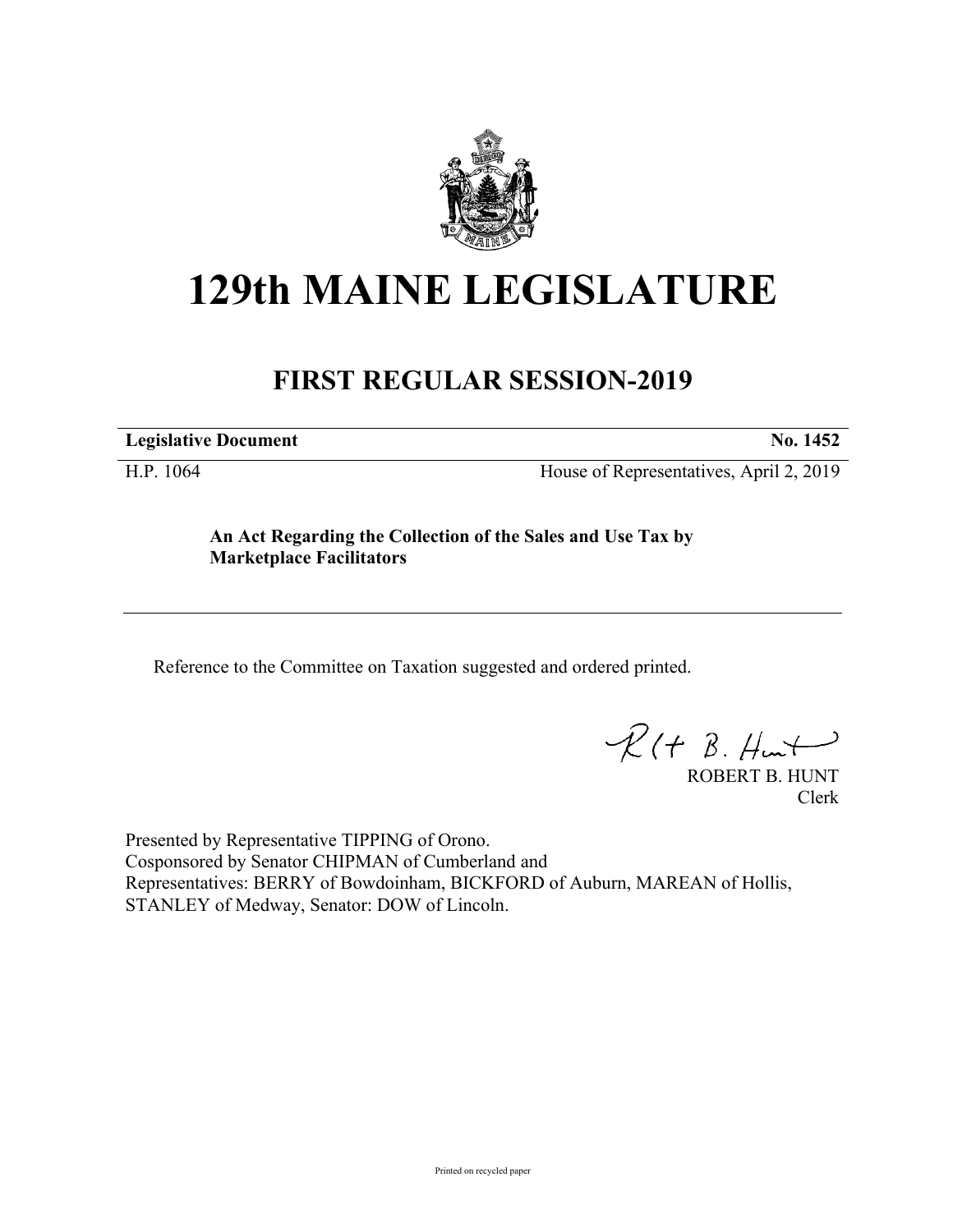| $\mathbf{1}$         | Be it enacted by the People of the State of Maine as follows:                                                                                                                                                                                                                                                                                      |
|----------------------|----------------------------------------------------------------------------------------------------------------------------------------------------------------------------------------------------------------------------------------------------------------------------------------------------------------------------------------------------|
| $\overline{2}$<br>3  | <b>Sec. 1. 36 MRSA §1754-B, sub-§1, ¶G, as amended by PL 2013, c. 200, §3, is</b><br>further amended to read:                                                                                                                                                                                                                                      |
| 4<br>5<br>6<br>7     | Every seller of tangible personal property or taxable services and every<br>G.<br>marketplace facilitator, as defined in section 1951-C, subsection 1, paragraph A, that<br>has a substantial physical presence in this State sufficient to satisfy the requirements<br>of the due process and commerce clauses of the United States Constitution. |
| 8                    | Sec. 2. 36 MRSA §1951-C is enacted to read:                                                                                                                                                                                                                                                                                                        |
| 9                    | §1951-C. Collection of sales and use tax by marketplace facilitators                                                                                                                                                                                                                                                                               |
| 10<br>11             | <b>1. Definitions.</b> As used in this section, unless the context otherwise indicates, the<br>following terms have the following meanings.                                                                                                                                                                                                        |
| 12<br>13<br>14<br>15 | A. "Marketplace facilitator" means a person that contracts with sellers to facilitate<br>for consideration, regardless of whether deducted as fees from the transaction, the<br>sale of a seller's products through a physical or electronic marketplace operated by<br>the person and that engages:                                               |
| 16<br>17             | (1) Directly or indirectly, through one or more affiliated persons in any of the<br>following:                                                                                                                                                                                                                                                     |
| 18<br>19             | Transmitting or otherwise communicating the offer or acceptance<br>(a)<br>between a buyer and seller;                                                                                                                                                                                                                                              |
| 20<br>21             | (b) Owning or operating the infrastructure, physical or electronic, or<br>technology that brings buyers and sellers together;                                                                                                                                                                                                                      |
| 22<br>23             | (c) Providing a virtual currency that buyers are allowed or required to use to<br>purchase products from the seller; or                                                                                                                                                                                                                            |
| 24<br>25<br>26<br>27 | (d) Software development or research and development activities related to<br>any of the activities described in subparagraph (2), if such activities are<br>directly related to a physical or electronic marketplace operated by the person<br>or an affiliated person; and                                                                       |
| 28                   | (2) In any of the following activities with respect to the seller's products:                                                                                                                                                                                                                                                                      |
| 29                   | (a) Payment processing services;                                                                                                                                                                                                                                                                                                                   |
| 30                   | (b) Fulfillment or storage services;                                                                                                                                                                                                                                                                                                               |
| 31                   | (c) Listing products for sale;                                                                                                                                                                                                                                                                                                                     |
| 32                   | (d) Setting prices;                                                                                                                                                                                                                                                                                                                                |
| 33                   | (e) Branding sales as those of the marketplace facilitator;                                                                                                                                                                                                                                                                                        |
| 34                   | (f) Taking orders;                                                                                                                                                                                                                                                                                                                                 |
| 35                   | (g) Advertising or promotion; or                                                                                                                                                                                                                                                                                                                   |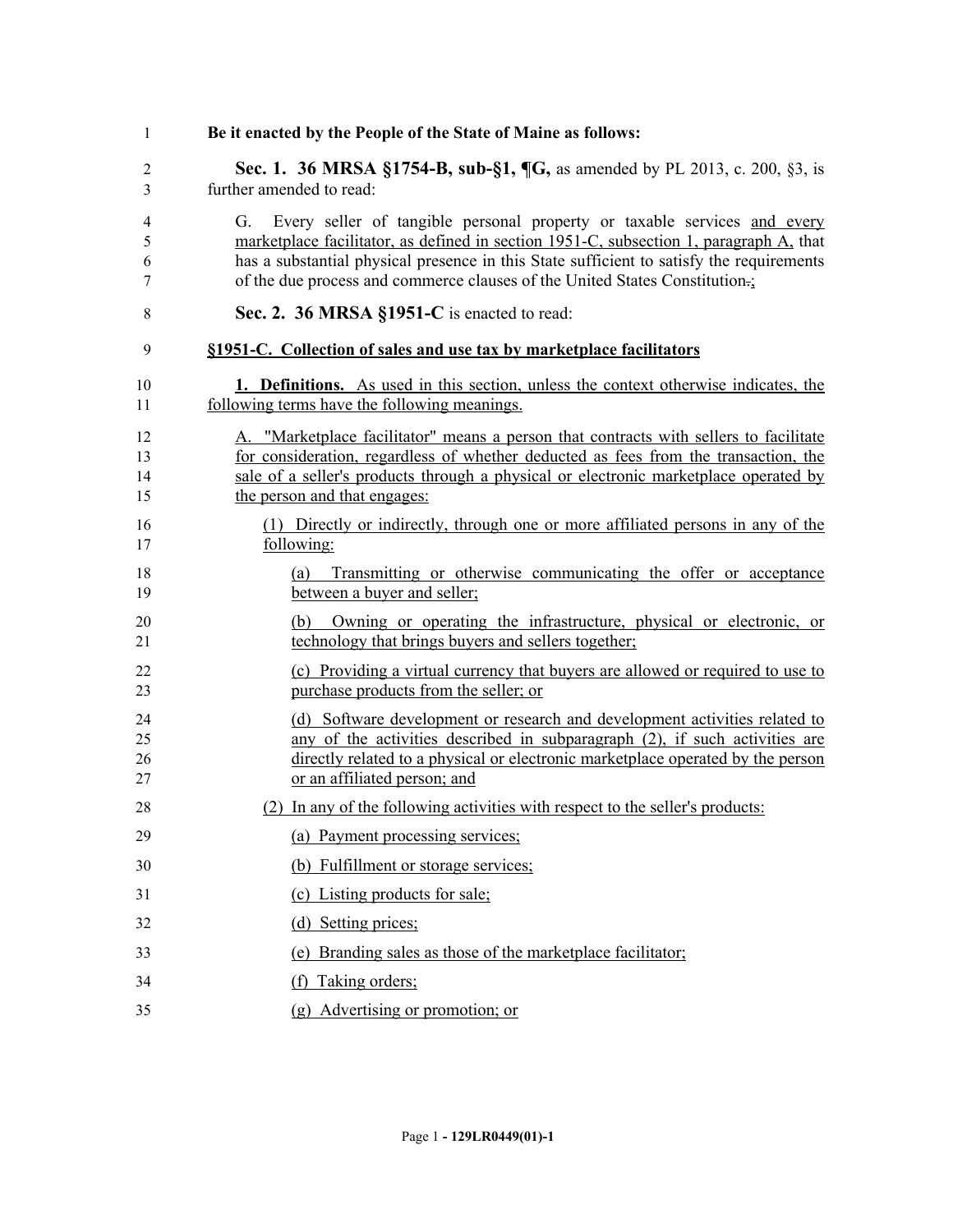| 1              | (h) Providing customer service or accepting or assisting with returns or                   |
|----------------|--------------------------------------------------------------------------------------------|
| $\overline{2}$ | exchanges.                                                                                 |
| 3              | B. "Marketplace seller" means a person that makes retail sales through a physical or       |
| 4              | electronic marketplace operated by a marketplace facilitator.                              |
| 5              | C. "Seller" has the same meaning as in section 1754-B, subsection 1-A, paragraph A,        |
| 6              | subparagraph $(3)$ .                                                                       |
| 7              | 2. Sales made through a marketplace facilitator. The following provisions govern           |
| 8              | a marketplace facilitator facilitating sales to buyers in the State.                       |
| 9              | A. Except as provided in paragraph B, a marketplace facilitator facilitating sales to      |
| 10             | buyers in the State shall collect and remit the sales or use tax on all taxable sales to   |
| 11             | buyers in the State.                                                                       |
| 12             | B. A marketplace facilitator is not required to collect and remit sales or use tax on a    |
| 13             | sale from a marketplace seller to a buyer in the State if the marketplace facilitator      |
| 14             | requests and maintains a copy of the marketplace seller's registration certificate to      |
| 15             | collect sales and use tax in the State issued under section 1754-B, subsection 2.          |
| 16             | C. Nothing in this section may be construed to interfere with the ability of a             |
| 17             | marketplace facilitator and a marketplace seller to enter into agreements with each        |
| 18             | other regarding fulfillment of the requirements of this chapter.                           |
| 19             | D. A marketplace facilitator is relieved of liability under this section for failure to    |
| 20             | collect and remit tax to the extent the marketplace seller or the buyer has remitted the   |
| 21             | sales or use tax at issue.                                                                 |
| 22             | E. A marketplace facilitator is relieved of liability under this section for failure to    |
| 23             | collect and remit the correct amount of tax to the extent that the error was due to        |
| 24             | incorrect information given to the marketplace facilitator by the marketplace seller,      |
| 25             | except that this paragraph does not apply if the marketplace facilitator and the           |
| 26             | marketplace seller are members of an affiliated group as defined in section 5102,          |
| 27             | subsection 1-B.                                                                            |
| 28             | F. A marketplace facilitator shall report the sales and use tax collected and remitted     |
| 29             | under this section separately from any sales or use tax collected on taxable retail sales  |
| 30             | made directly by the marketplace facilitator or affiliates of the marketplace facilitator  |
| 31             | to buyers in the State using a separate marketplace facilitator form to be provided by     |
| 32             | the State Tax Assessor.                                                                    |
| 33             | G. No class action may be brought against a marketplace facilitator in any court of        |
| 34             | the State on behalf of buyers arising from or in any way related to an overpayment of      |
| 35             | sales or use tax collected on sales facilitated by the marketplace facilitator, regardless |
| 36             | of whether that claim is characterized as a tax refund claim. Nothing in this paragraph    |
| 37             | affects a buyer's right to seek a refund as provided under section 2011.                   |
| 38             | H. Nothing in this section affects the obligation of a buyer to remit sales or use tax     |
| 39             | for any taxable transaction for which a marketplace facilitator or marketplace seller      |
| 40             | does not collect and remit sales or use tax.                                               |
| 41             | I. Nothing in this section prohibits the State Tax Assessor from auditing marketplace      |
| 42             | facilitators or marketplace sellers, except the assessor is prohibited from auditing:      |